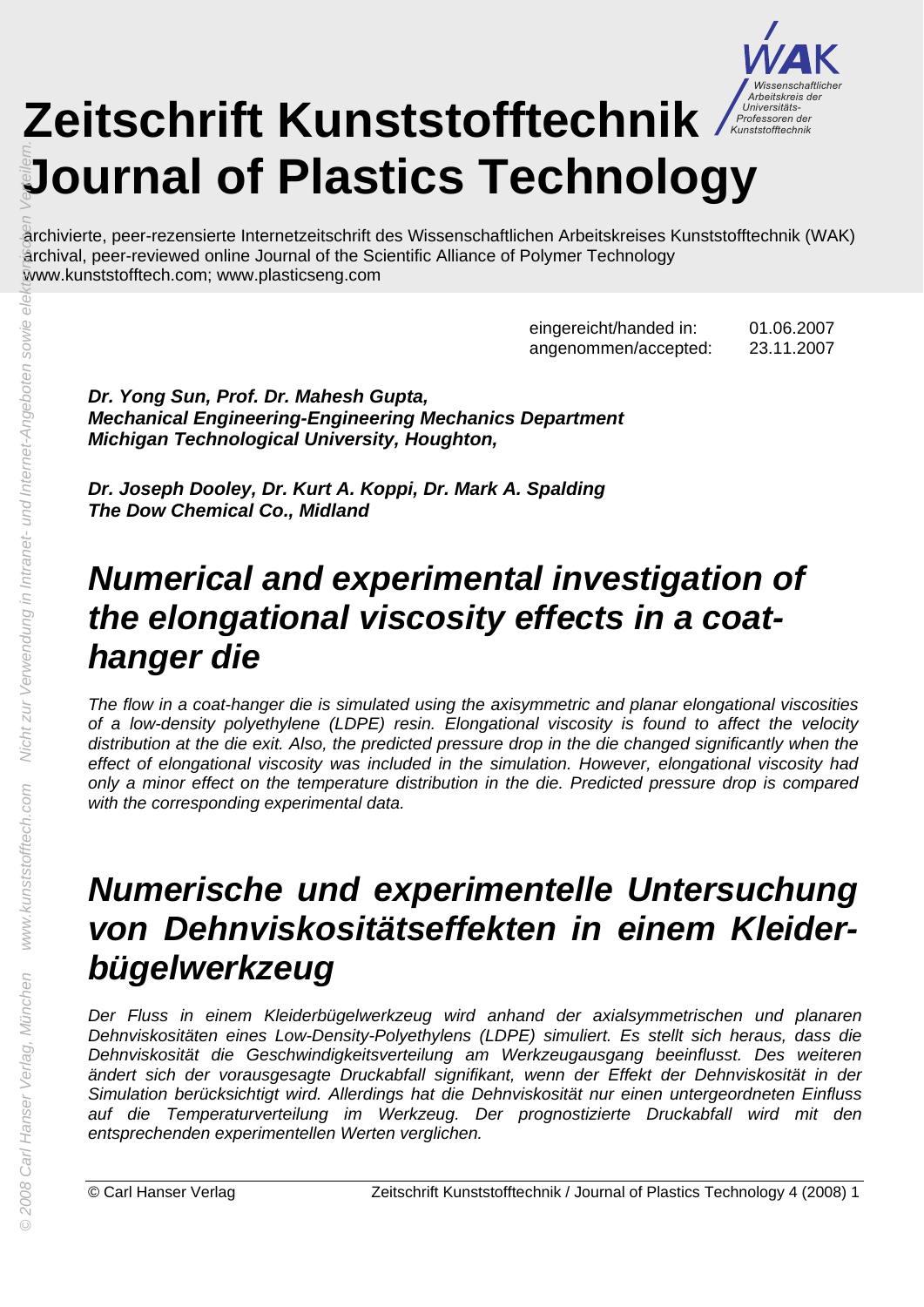## **Numerical and experimental investigation of the elongational viscosity effects in a coat-hanger die**

Y. Sun, M. Gupta, J. Dooley, K. A. Koppi, M. A. Spalding

#### **1 INTRODUCTION**

Many different flat die configurations, namely, a T-die, a fishtail die or a coathanger die, are commonly used to extrude thin sheet or film [1]. In all of these configurations polymer is fed from the extruder to the center of the die by a circular channel. Geometry of a flat die channel is designed to transform the initial circular profile into a thin rectangular cross-section of a sheet such that a uniform velocity is obtained at the die exit. The circular channel feeds the polymer to a deep transverse channel, called the manifold, which distributes the polymer across the width of the die (Figure 1). To prevent the polymer from flowing along the die before filling the manifold, the manifold is followed by a thin slit, which is called the land. Thickness of the die channel geometry is further reduced in the die lip near the exit to obtain the required thickness of the final sheet. For the various flat die configurations listed above, the shape of the manifold is different. In the present work, a coat-hanger die was used to conduct experiments with a LDPE resin. Geometry of the die used is shown in Figure 1. The flow of the LDPE resin in the coat-hanger die was also simulated using the PELDOM software [2]. The software simulates polymeric flows taking into account strain-rate dependence of shear as well as elongational viscosity of the polymer. Similar simulations of the flow in other flat dies has been presented in our earlier publications [3, 4], and by other research groups without including the effect of elongational viscosity on the flow [5–8]. The main objective of this paper is to compare the predictions from numerical simulation of the flow with the corresponding experimental data.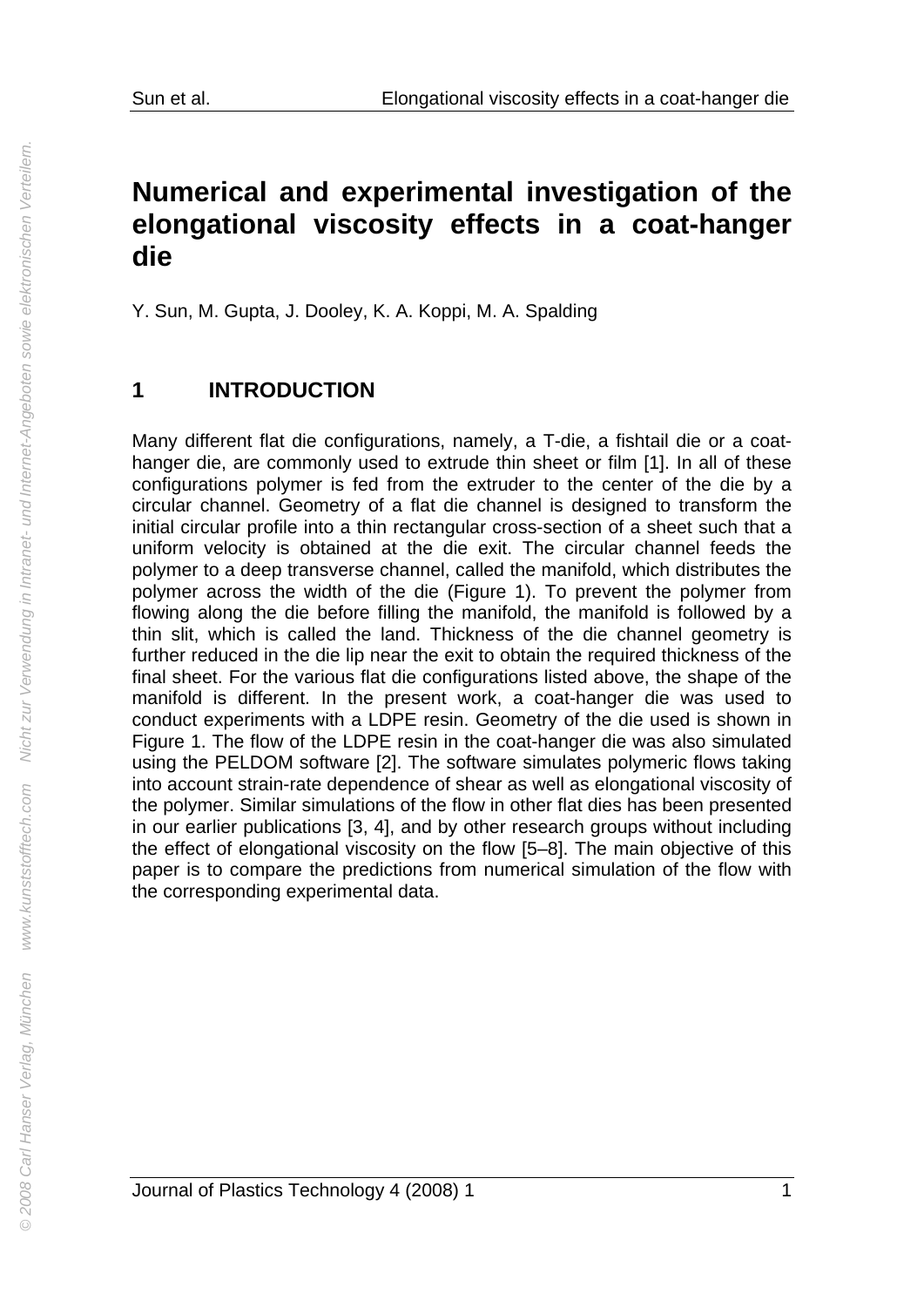

Figure 1: Geometry of the coat-hanger die and locations of pressure *transducers* 

## **2 MATERIAL PROPERTIES**

The material used for these studies was a LDPE resin with a melt index (MI) of 0.22 dg/min (190 $\degree$ C, 2.16 kg) and a solid density of 0.921 g/cm $\degree$ . The resin was manufactured by The Dow Chemical Company. To capture the strain-rate dependence of shear  $(\eta_c)$  and elongational viscosities  $(\eta_c)$  of the LDPE resin, the Carreau model [9] and Sarkar-Gupta model [10], respectively, were used in this work: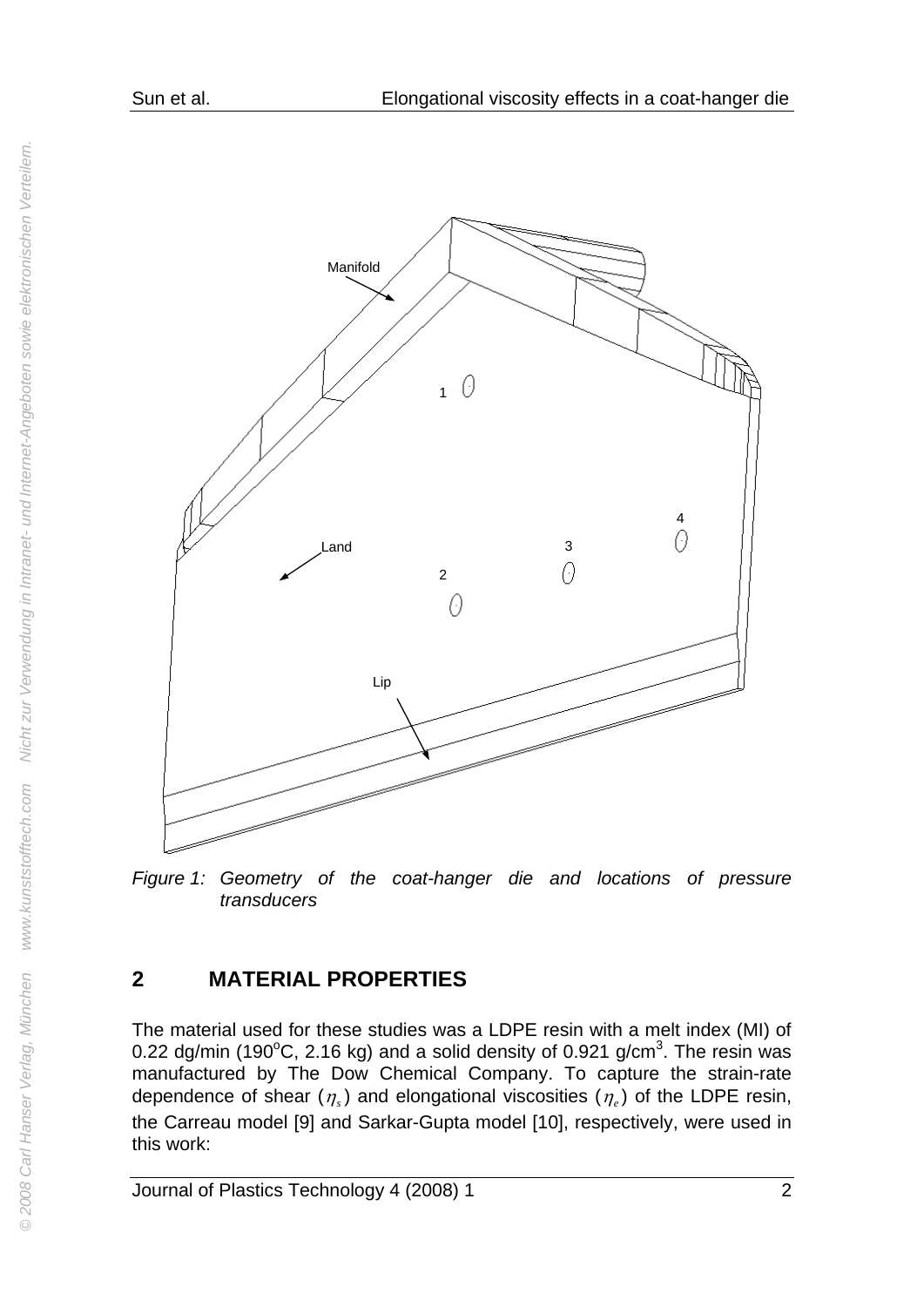$$
\eta_s = \eta_0 (1 + (\lambda e_{II})^2)^{\frac{n-1}{2}}
$$
 (1)

$$
\eta_e = \eta_0 \left[ T_r + \delta \left\{ 1 - \frac{1}{\sqrt{1 + (\lambda_1 e_H)^2}} \right\} \right] (1 + (\lambda_2 e_H)^2)^{\frac{m-1}{2}} \tag{2}
$$

where,  $e_{\rm II}$ , the second invariant of the strain-rate tensor is the same as the shear rate,  $\dot{\gamma}$  , for a shear flow, and  $\sqrt{3}\dot{\varepsilon}$  and  $2\dot{\varepsilon}$  , respectively, for axisymmetric and planar elongational flows, with  $\dot{\varepsilon}$  being the elongation rate. In equations (1) and (2),  $\eta_0$ ,  $\delta$ ,  $\lambda$ ,  $\lambda_1$ ,  $\lambda_2$ ,  $n$  and  $m$  are material parameters, and  $T_r$ , the Trouton ratio at low strain rates, is 3 for an axisymmetric flow and 4 for a planar flow. An Arrhenius-type model [9] is used here for temperature dependence of the zeroshear viscosity ( $\eta_0$ ), in Eqns (1) and (2):

$$
\eta_0 = A \exp(T_a / T) \tag{3}
$$

where  $T$  is the temperature of the polymer, and  $A$  and  $T_a$  are material parameters. For the LDPE resin, the values of various viscosity parameters for Carreau model and the Sarkar-Gupta model are given in Table 1 [11]. Based upon these parameter values, the shear and elongational viscosities of the resin are shown in Figure 2.

| Thermal and               | K                | 0.25 W/m K            |                |            |
|---------------------------|------------------|-----------------------|----------------|------------|
| mechanical                | $\rho$           | 740 kg/m <sup>3</sup> |                |            |
| properties                | $C_p$            | 2300 J/kg K           |                |            |
| Shear<br>viscosity        | $\boldsymbol{A}$ | 469.08 Pa·s           |                |            |
|                           | $T_{a}$          | 2721.7K               |                |            |
|                           | $\lambda$        | 0.6509                |                |            |
|                           | n                | 0.401                 |                |            |
| Elongational<br>viscosity | Planar           |                       | $\delta$       | 37.3       |
|                           |                  |                       | $\lambda_{1}$  | 11.795 s   |
|                           |                  |                       | $\lambda$      | $0.4571$ s |
|                           |                  |                       | $\mathfrak{m}$ | 0.45       |
|                           | Axisymmetric     |                       | $\delta$       | 0.0        |
|                           |                  |                       | $\lambda_{2}$  | 0.02242 s  |
|                           |                  |                       | m              | 0.349      |

*Table 1: Material properties of the LDPE resin used in this study [3, 11]*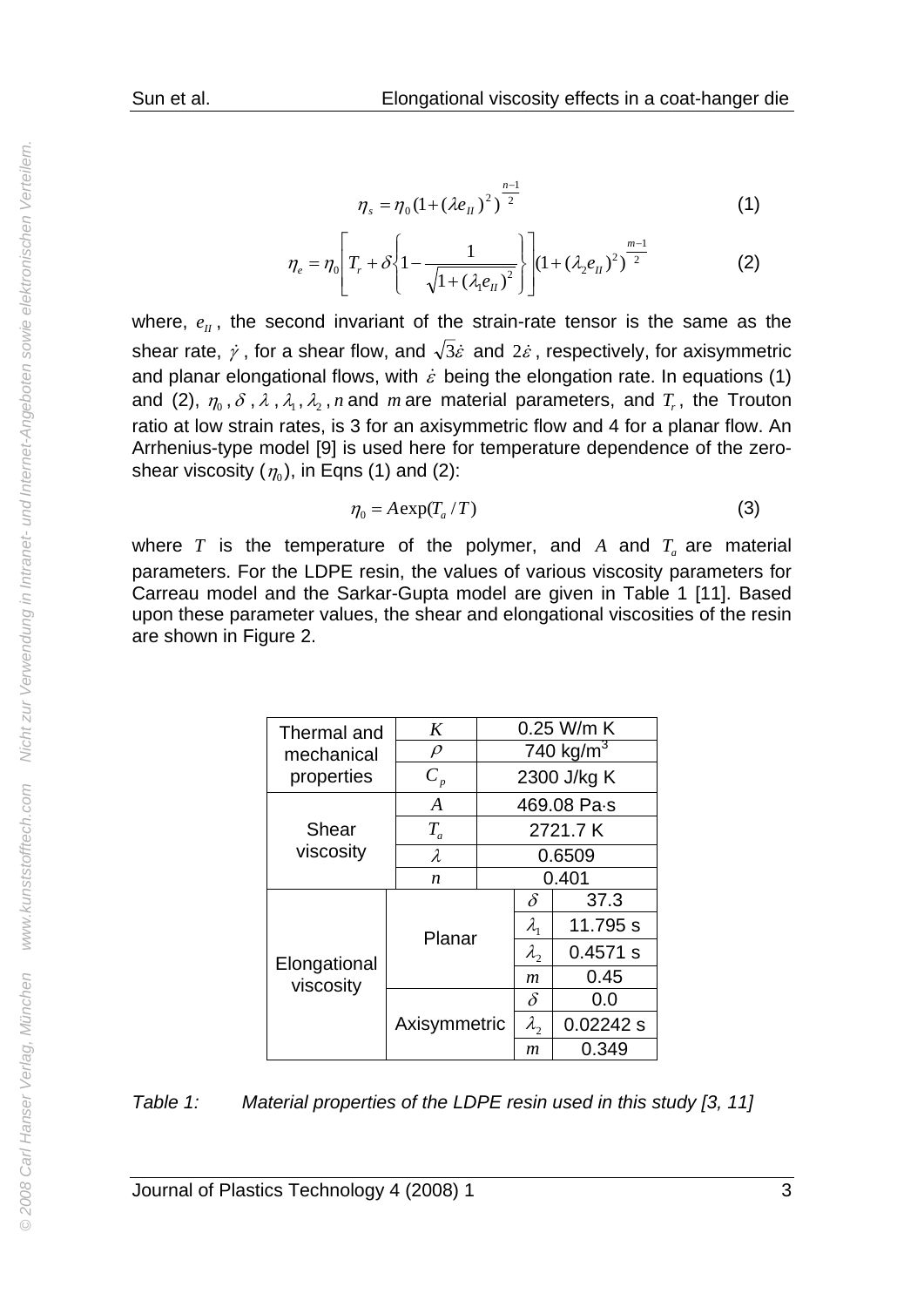The thermal conductivity  $(K)$ , melt density  $(\rho)$  and heat capacity  $(C_p)$  of the polymer were assumed to be constant for the range of temperature in the flat dies. Since the actual values of  $K$ ,  $\rho$  and  $C_p$  for the resin used in experiments were not known, typical values of  $K$ ,  $\rho$  and  $C_p$  for a LDPE resin were used for the flow simulation. These values of  $K$ ,  $\rho$  and  $C_p$  are also given in Table 1 [3, 11].



*Figure 2: Variation of shear*  $(\eta_s)$  and elongational  $(\eta_m)$  (planar),  $\eta_{eq}$  (axisym*metric) ) viscosities of LDPE with the second invariant of strain-rate tensor*  $(e_{ij})$ .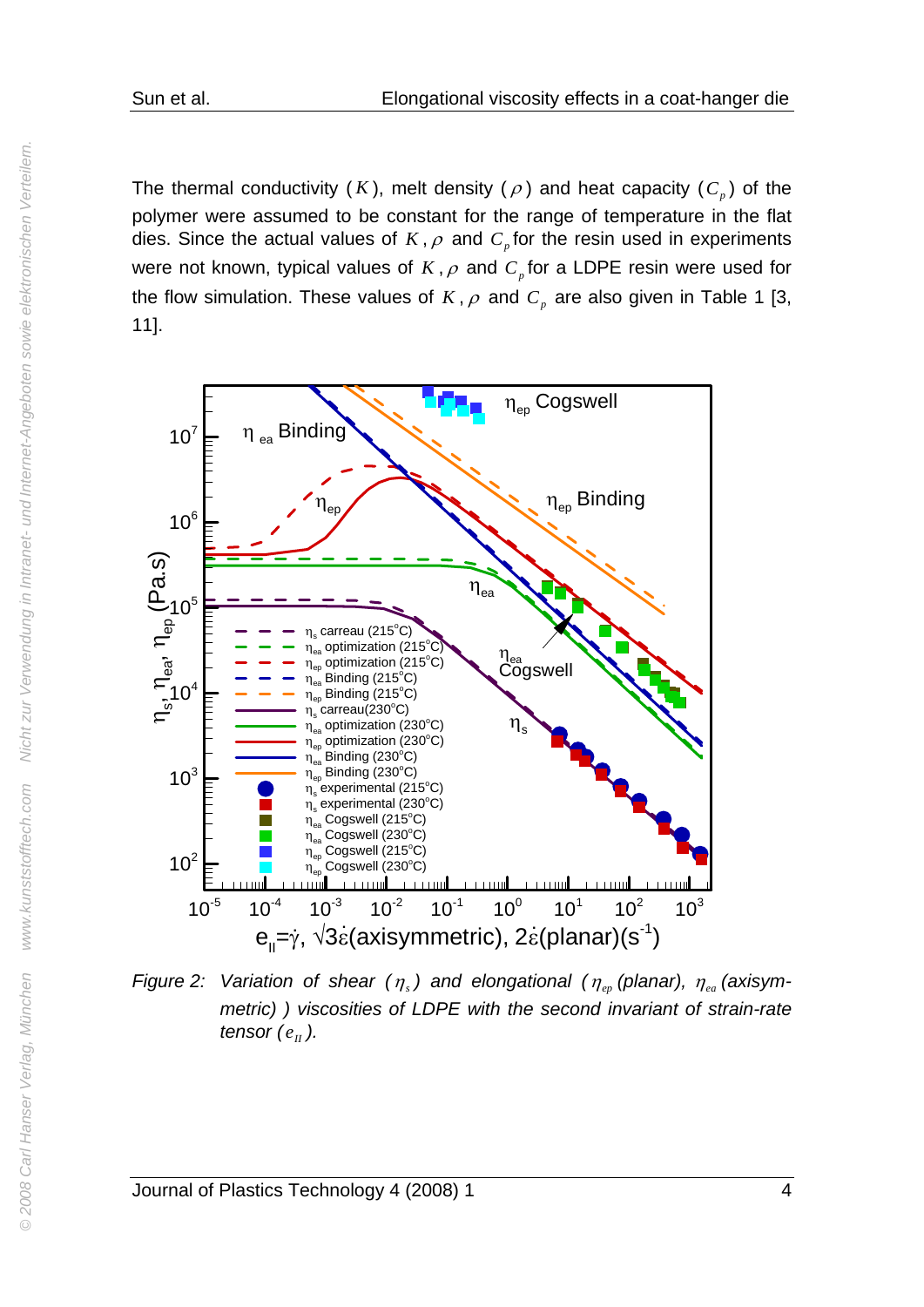## **3 DIE GEOMETRY**

Geometry of the coat-hanger die used in this work [12], is shown in Figure 1. The polymer is fed vertically to the top of the die manifold through a cylindrical channel. The cylindrical channel has a constant diameter of 1.27cm. The upper side of the die is completely flat. Various features such as the manifold, land and lip shown in Figure 1 are machined in the lower die plate. Near the entrance in the middle of the die, the manifold depth and width are 0.95 and 1.27 cm, respectively. The manifold depth as well as width decrease towards the sides, to 0.254 cm at the ends. From the die manifold, the polymer enters into a thin land. The land has a uniform depth of 0.254 cm. The larger depth of the die manifold helps to distribute the polymer across the width of the die before it enters in the thin triangular land. The length of the land along the flow direction is 5.451 cm at the two ends and 10.16 cm in the middle. Near the exit, in the lip region of the die, the depth of the die channel decreases further to 0.1524 cm. Along the flow direction, the length of the lip region as well as that of the converging transition region between the land and lip is 0.4775 and 0.4877 cm respectively. As shown in Figure 1, the coat-hanger die has four pressure transducers, which are located in the land region. Transducers 1 and 2 are located along the center line of the die at a distance of 8.255 and 3.81cm, respectively, from the die exit. Transducers 2, 3 and 4 are located at the same axial location, and 5.08 cm apart from each other in the lateral direction. The four transducers are connected to a data acquisition system, which records the pressure data on a computer.

## **4 RESULTS AND DISCUSSION**

The finite element mesh used to simulate the flow in the coat-hanger die is shown in Figure 3. The finite element mesh has 252,759 tetrahedral elements. A constant velocity corresponding to the flow rate of  $2.72 \times 10^{-6}$  m<sup>3</sup>/s (7.25 kg/h) was enforced at the entrance of the circular channel. A no-slip condition was specified at the die walls, and no-traction (stress-free) condition was employed at the exit. The polymer entered the die at  $473$  °K, which is the same as the die wall temperature.

Figure 4 compares the velocity distributions in the midplane of the die lip predicted by the generalized Newtonian formulation (Figure 4 a) and that after including the effect of elongational viscosity in the simulation (Figure 4 b). Corresponding velocity distributions in the plane of symmetry passing through the axis of the circular inlet channel are shown in Figure 5.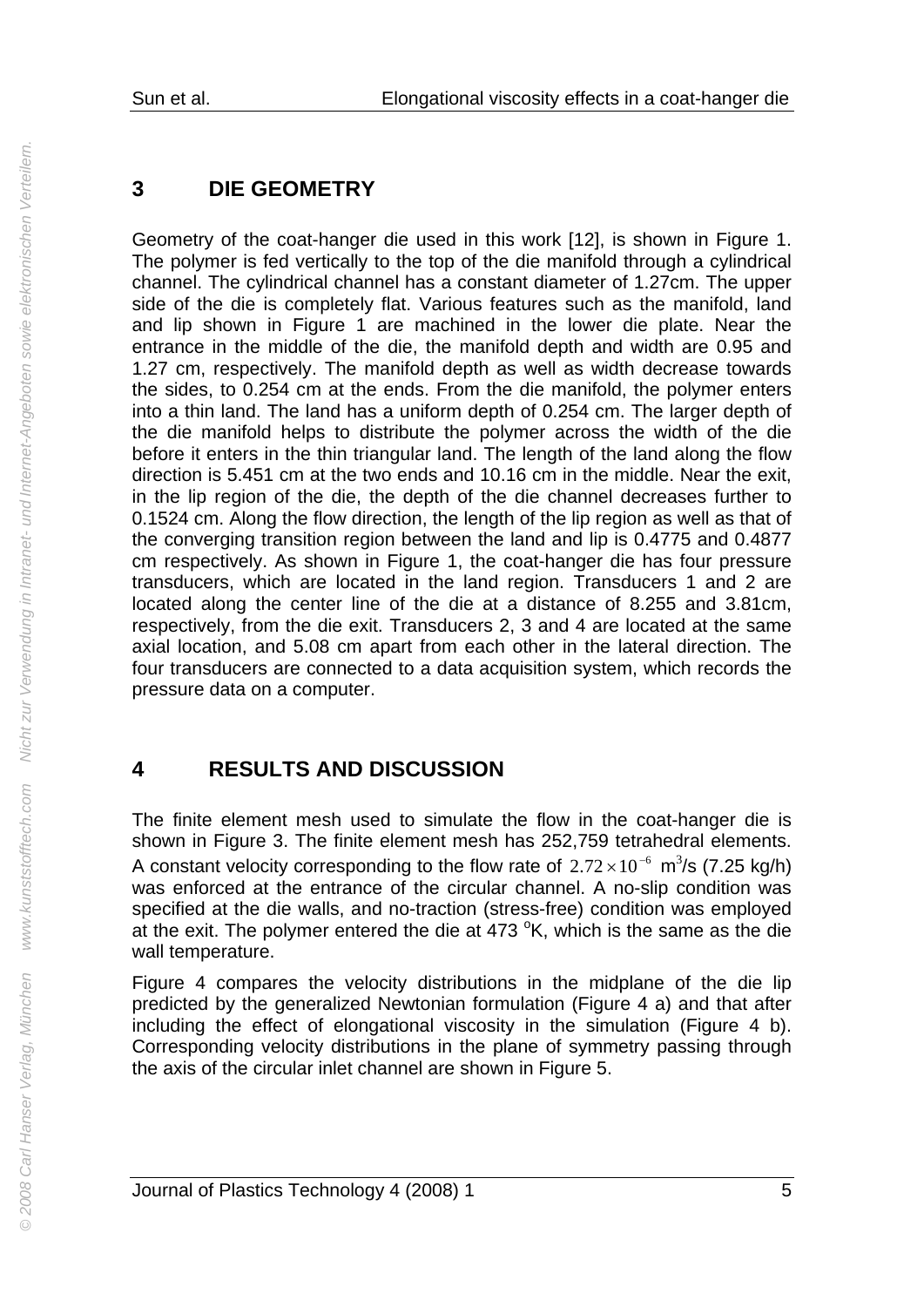

*Figure 3: Finite element mesh in the coat-hanger die* 



*Figure 4: Velocity distribution in the mid-plane of the coat-hanger die. (a) Carreau model, (b) Sarkar-Gupta model for elongational viscosity*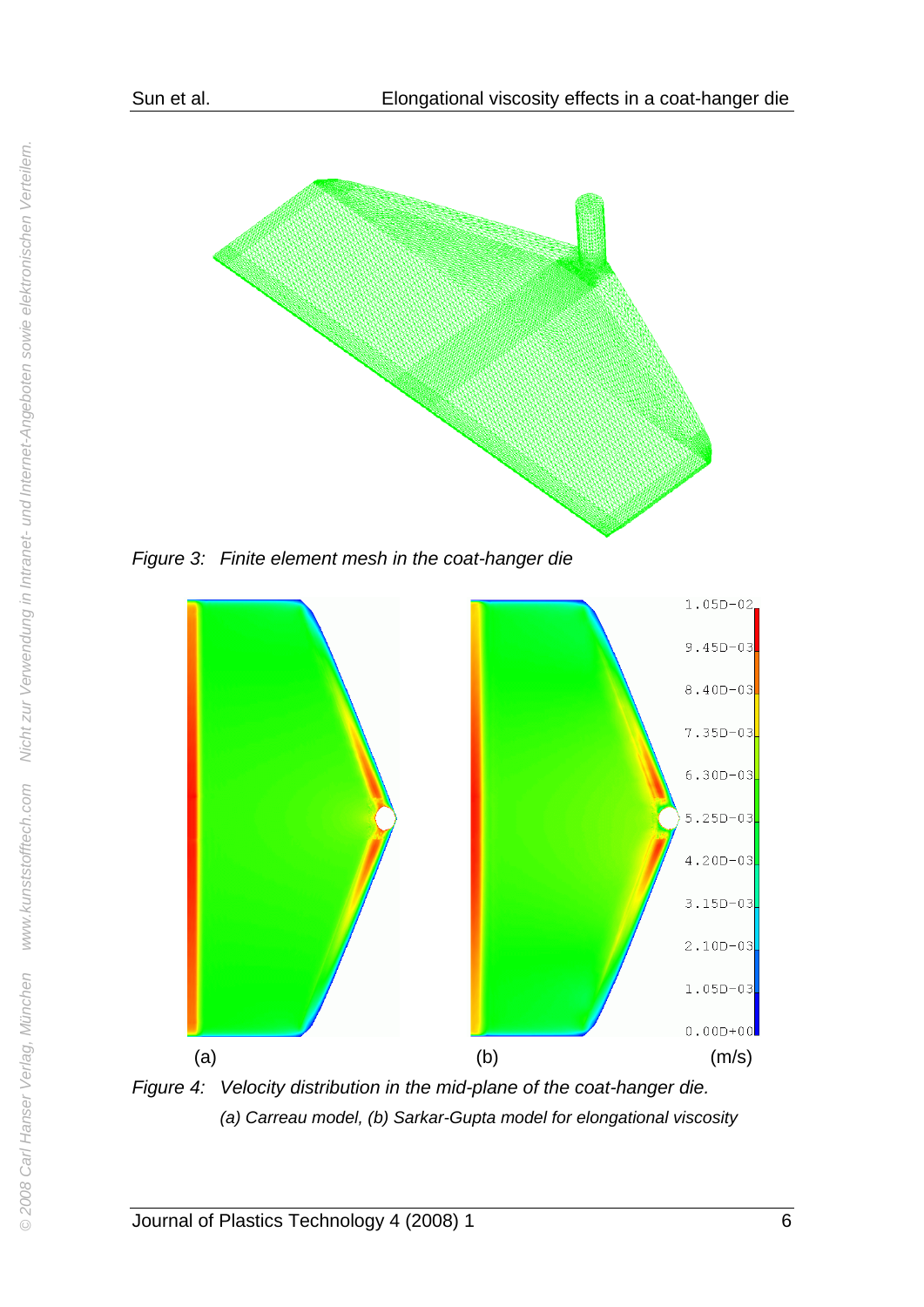With the generalized Newtonian formulation, the constant velocity distribution at the entrance of the circular channel quickly changes to the fully developed velocity profile. In order to achieve the fully developed profile, the fluid near the middle of the channel needs to accelerate, whereas the fluid near the channel walls decelerates.



*Figure 5: Velocity distribution in the plane of symmetry in the thickness direction of the coat-hanger die.* 

*(a) Carreau model, (b) Sarkar-Gupta model for elongational viscosity.* 

The elongational flow due to this redistribution of the velocity field is slowed down when the effect of higher elongational viscosity is included in the simulation. Therefore, when the effect of the higher elongational viscosity is included in the simulation Figure 5b, the polymer is not able to achieve a fully developed velocity profile before it reaches the die entrance.

Because of the larger depth of the manifold, instead of entering the land region of the die, polymer has a tendency to first flow through the manifold. However, since the depth and width of the manifold decrease towards the two ends, the flow in the manifold is somewhat elongational in nature. Due to this elongational nature of the flow in the manifold, as the effect of elongational viscosity is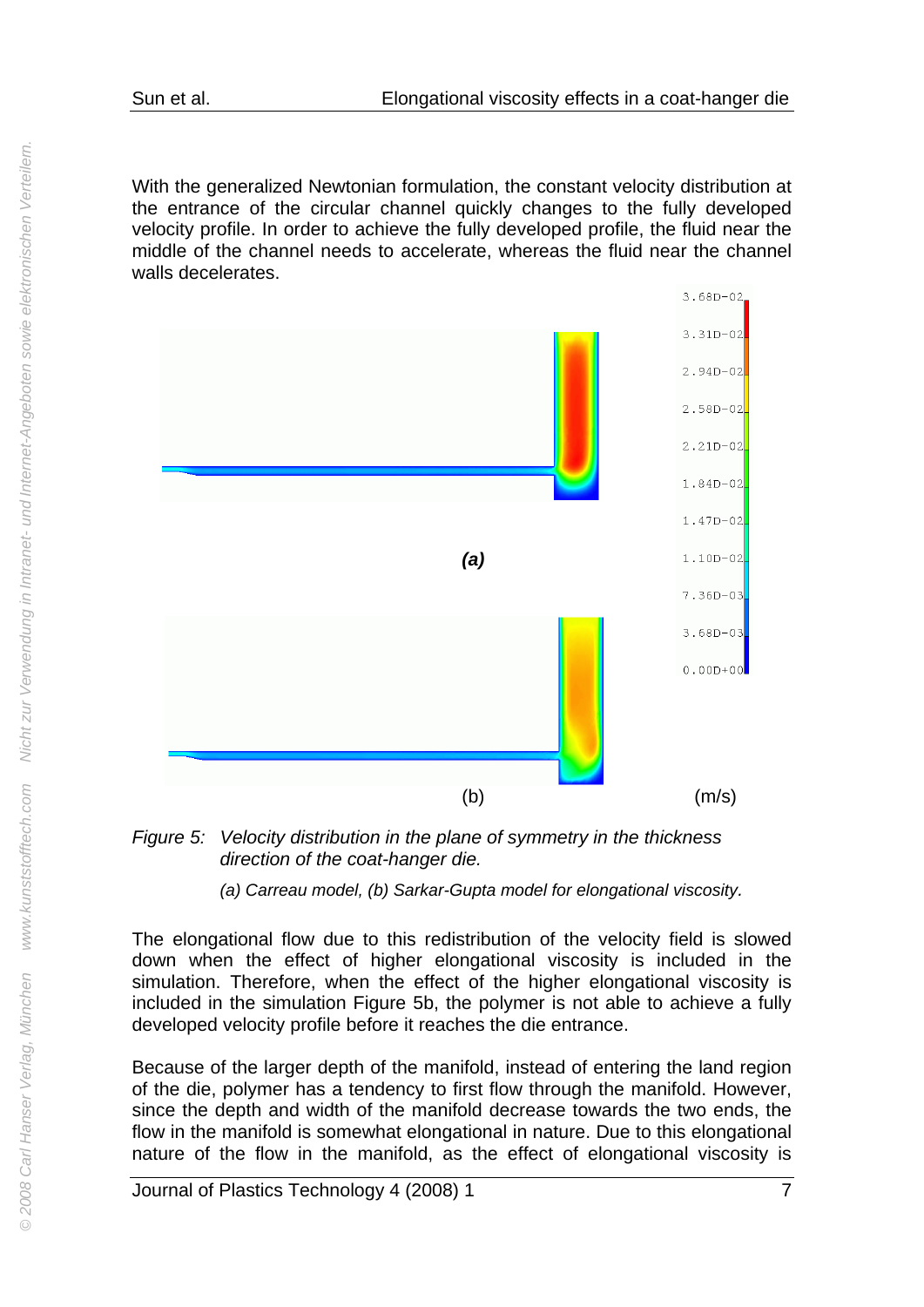included in the simulation, the polymer has a slightly smaller tendency to flow through the manifold and higher tendency to enter the triangular land region. Therefore, near the entrance, the velocity is slightly higher in the triangular land region when the effect of elongational viscosity is included in the simulation. As shown in Figure 6, this higher velocity near the middle of the triangular land region leads to higher unbalancing in the velocity distribution at the die exit when the effect of elongational viscosity is included in the simulation. From Figure 6, which shows the exit velocity distribution at the mid-plane, it appears as if the flow rate is lower when the effect of elongational viscosity is included in the simulation. However, the lower mid-plane velocity in the case with elongational viscosity effects is because of a difference in the gap-wise velocity distribution in the two simulations. It was confirmed that the flow rate at exit is the same in both the simulations.



*Figure 6: Velocity distribution at the die*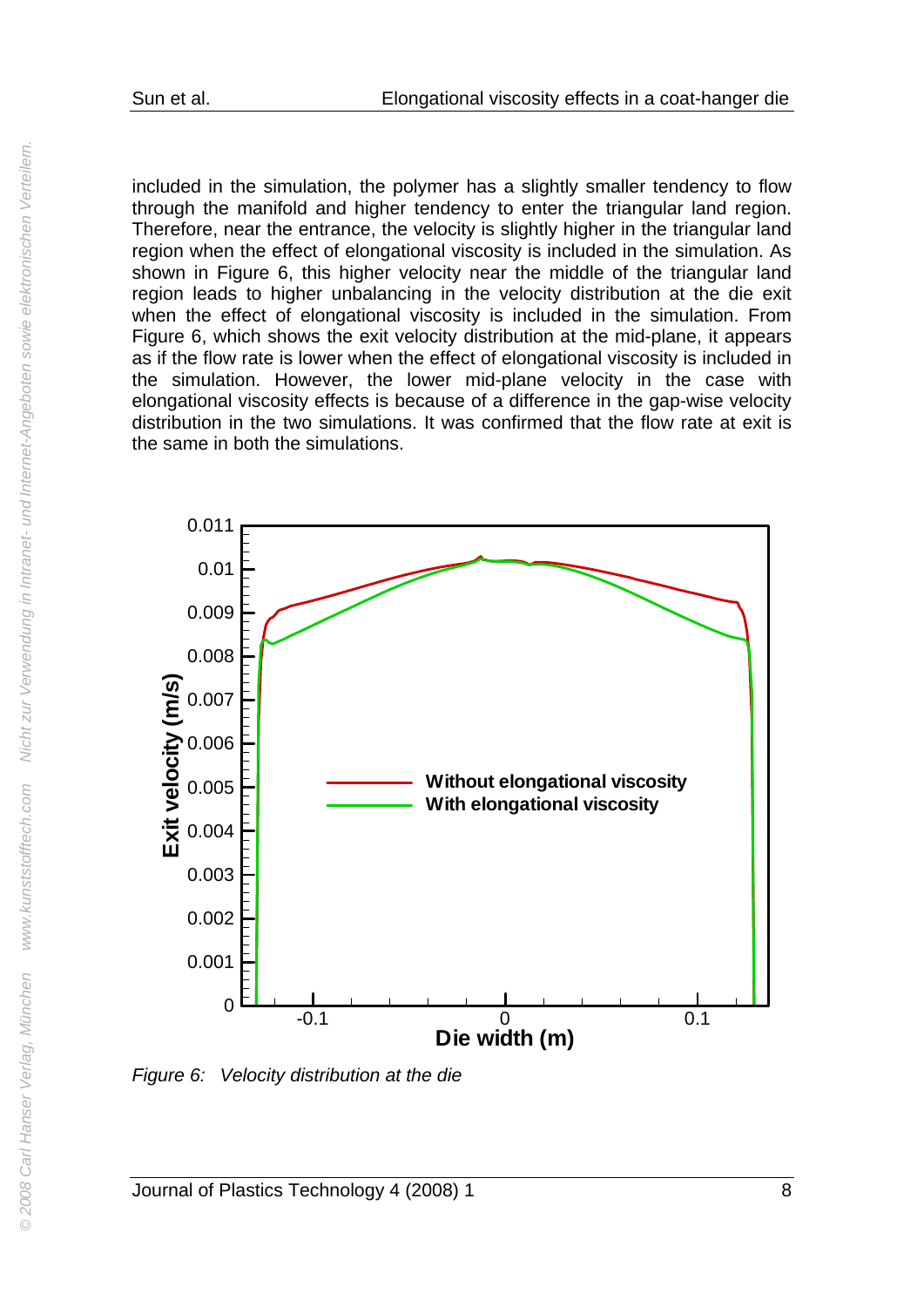Figures 7 and 8 show the effect of elongational viscosity on the pressure distributions in the coat-hanger die. Figure 7 shows the pressure distribution in the plane passing through the middle of the die lip, whereas the pressure in the plane of symmetry through the middle of the inlet channel is shown in Figure 8. Total pressure drop in the coat-hanger die and circular inlet channel predicted by the generalized Newtonian formulation is 4.1 MPa. The inlet pressure increases to 4.7 MPa when the effect of elongational viscosity is included in the simulation. A large fraction of this increase in total pressure drop due to high elongational viscosity is in the region where the circular channel is connected to the die inlet. In this region, where the polymer makes a  $90^\circ$  turn, the flow is highly elongational in nature. Additional increase in pressure drop due to high elongational viscosity of polymer occurs in the converging transition region between die land and lip, and near the abrupt step between the manifold and land.

For the pressure transducer locations shown in Figure 1, the experimental data and the corresponding numerical predictions are given in Table 2. In general, as expected, the pressure at the four transducer locations predicted after including the effect of elongational viscosity in the simulation is higher than the pressure predicted by generalized Newtonian formulation. For all four transducer locations the predicted pressure is in excellent agreement with the experimental data. Numerical simulation predicted the highest pressure along the center line (location 1) which decreased as the distance from the center line is increased. However, the decrease in the pressure away from the centerline is within the accuracy of the experimental measurement  $(±0.1$  MPa), and could not be captured in the experimental data.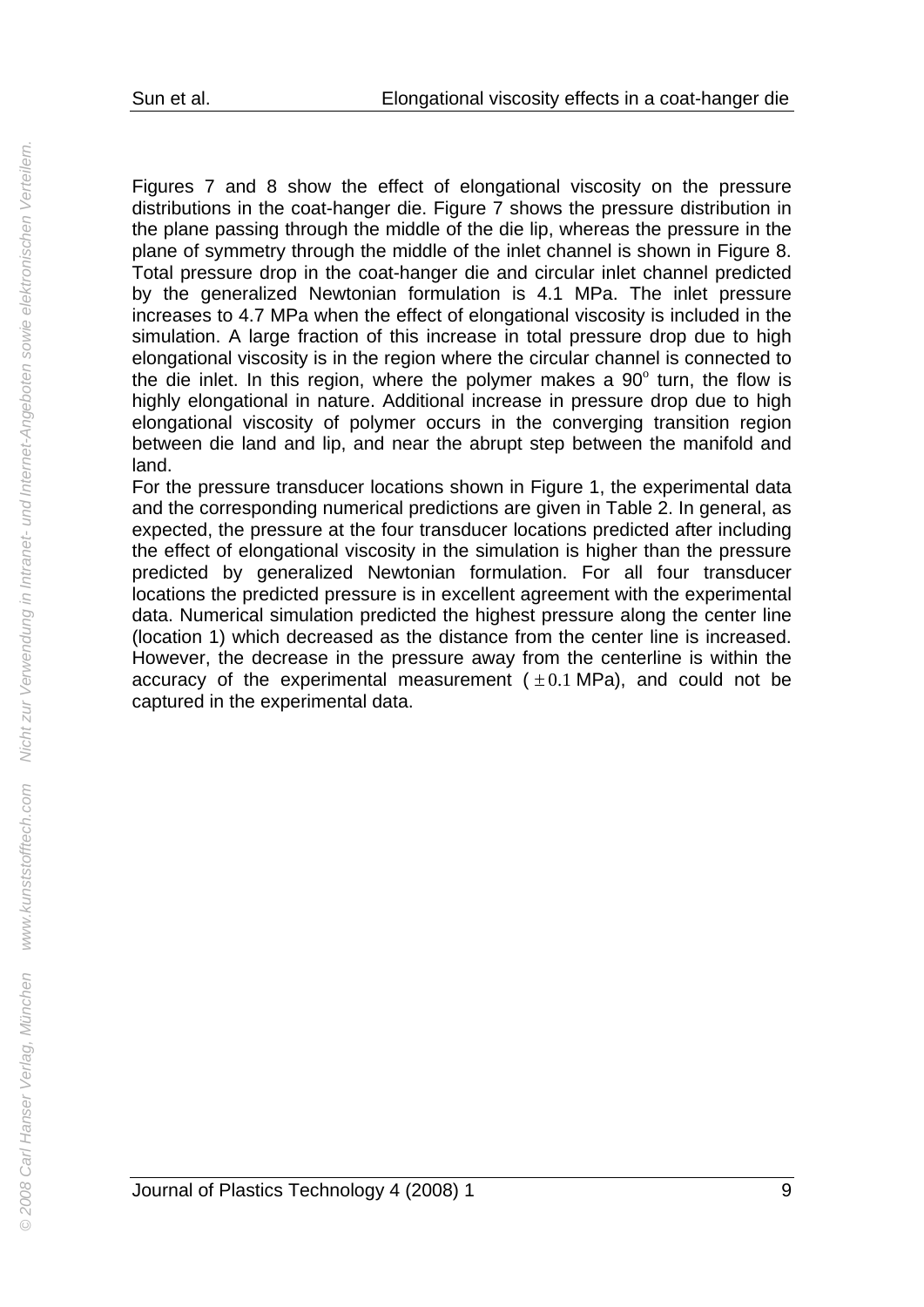

*(a) Carreau model, (b) Sarkar-Gupta model for elongational viscosity* 



*Figure 8: Pressure distribution in the plane of symmetry in the thickness direction of the coat-hanger die.* 

*(a) Carreau model, (b) Sarkar-Gupta model for elongational viscosity.* 

Journal of Plastics Technology 4 (2008) 1 10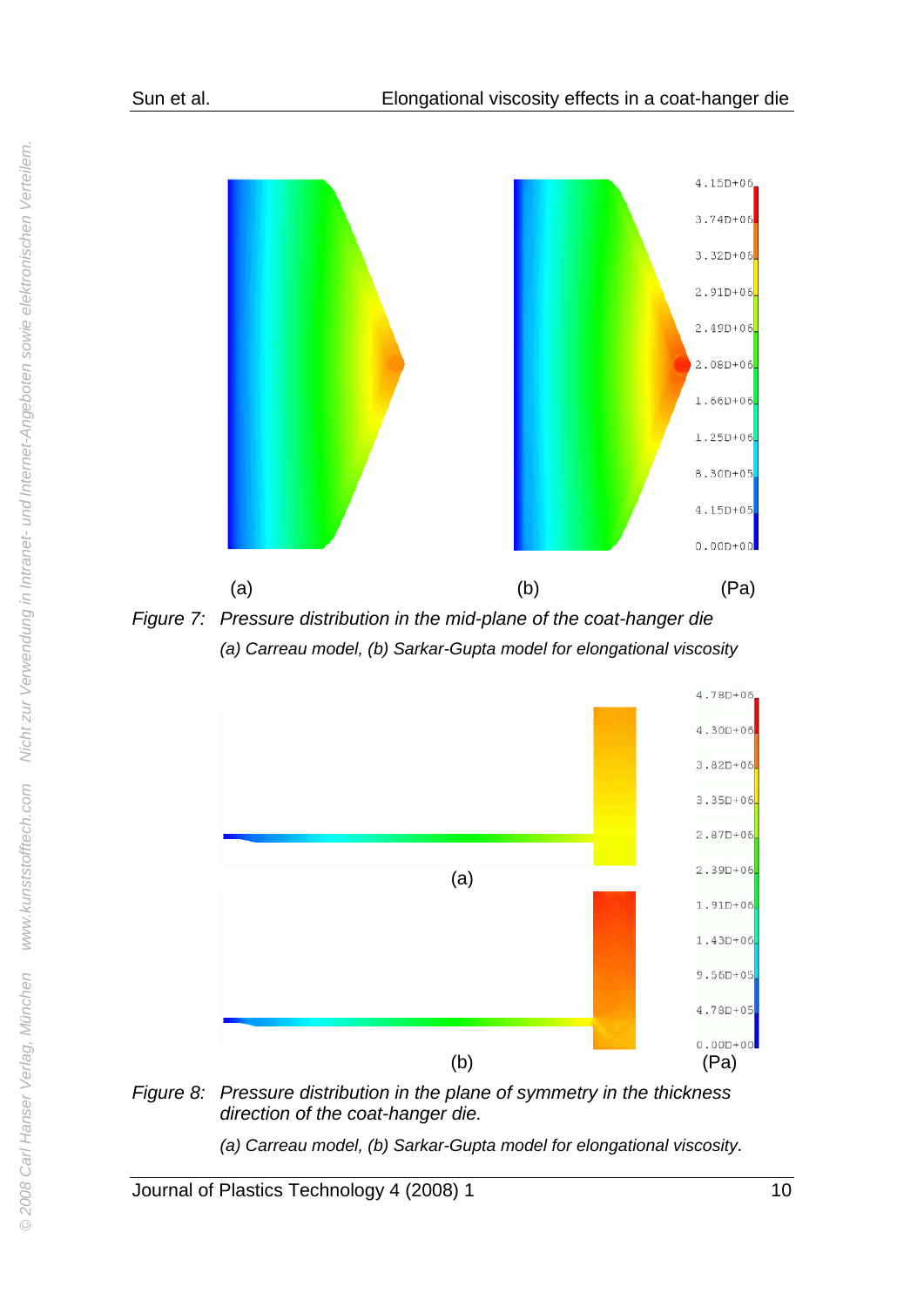Figure 9 shows the effect of elongational viscosity on the temperature distribution in the plane passing through the middle of the die lip. Starting with 473 K, the temperature increases slightly up to 473.5 K due to viscous dissipation. When the effect of elongational viscosity was included in the simulation, the predicted temperature near the manifold increased. But the increase in temperature due to elongational viscosity effects is quite small.



*Figure 9: Temperature distribution in the mid-plane of the coat-hanger die. (a) Carreau model, (b) Sarkar-Gupta model for elongational viscosity.*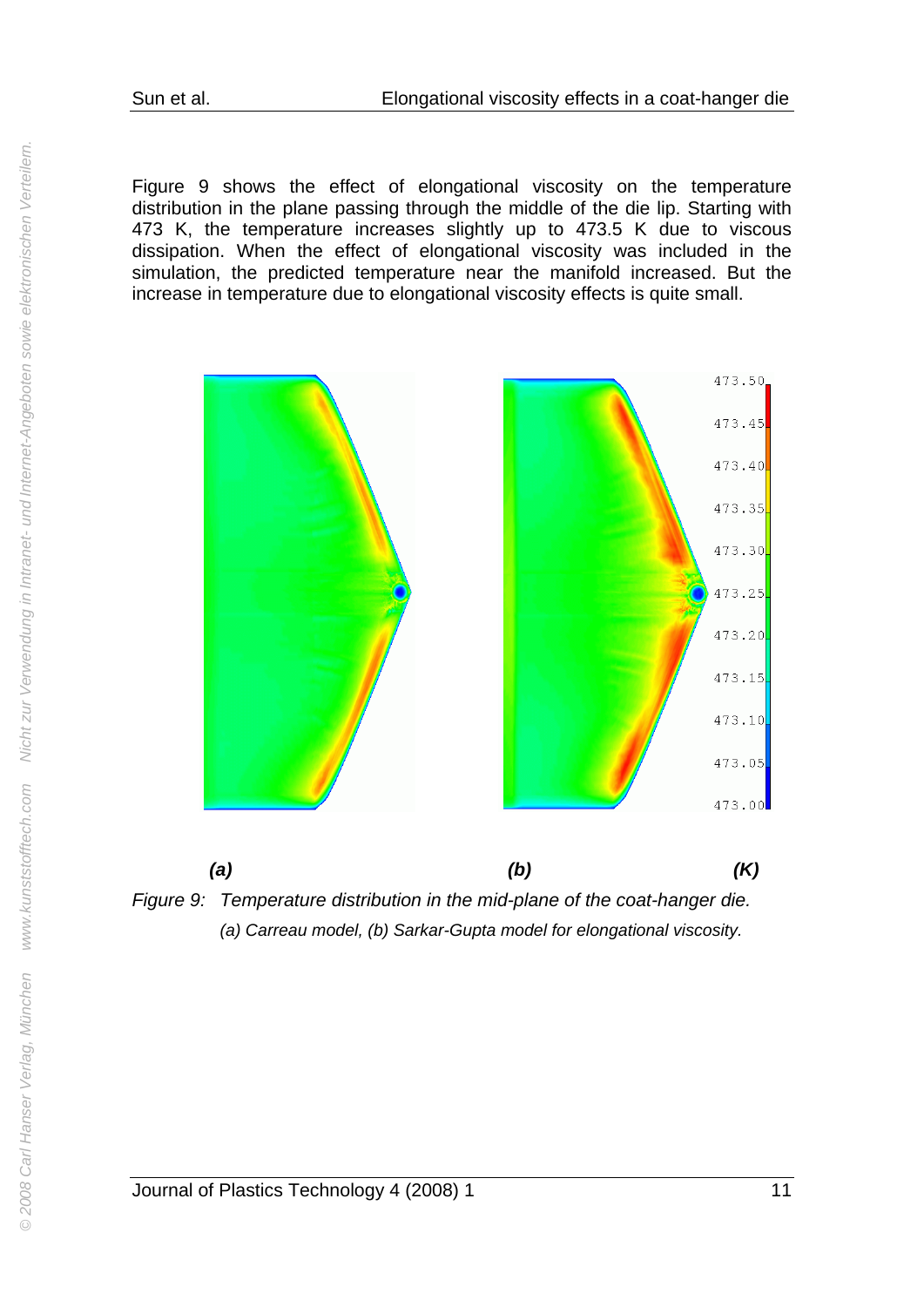|               |                         |              | Numerical prediction |  |  |
|---------------|-------------------------|--------------|----------------------|--|--|
| Pressure      | Experimental            | (MPa`        |                      |  |  |
| Transducer    | data                    | With         | Without              |  |  |
| <b>Number</b> | $(\pm 0.1 \text{ MPa})$ | elongational | elongational         |  |  |
|               |                         | viscosity    | viscosity            |  |  |
|               | 2.8                     | 2.84         | 2.67                 |  |  |
| 2             | 1.5                     | 1.54         | 1.39                 |  |  |
| 3             | 1.6                     | 1.51         | 1.37                 |  |  |
|               | 1.5                     | 1.44         | 1.33                 |  |  |

*Table 2: Experimental data and numerical prediction of pressure in the coathanger die.* 

#### **5 CONCLUSIONS**

The axisymmetric and planar elongational viscosities of a LDPE resin were used in the present work to simulate the flow in a coat-hanger die. For the flow of LDPE resin in the coat-hanger die used, the elongational viscosity is found to have a significant effect on the velocity at the die exit, as well as on the predicted pressure drop in the die. Predicted pressure distribution in the die is found to be in good agreement with the corresponding experimental data.

#### **6 ACKNOWLEDGEMENT**

This work was supported by the National Science Foundation Grant DMI-0200091.

### **7 REFERENCES**

| [1] | Michaeli, W.              | <b>Extrusion Dies for Plastics and Rubber</b><br>Hanser Publishers, New York, 1992 |
|-----|---------------------------|------------------------------------------------------------------------------------|
| [2] | <b>PELDOM</b><br>software | <b>Plastic Flow</b><br>LLC, 1206 Birch Street, Houghton, MI 49931                  |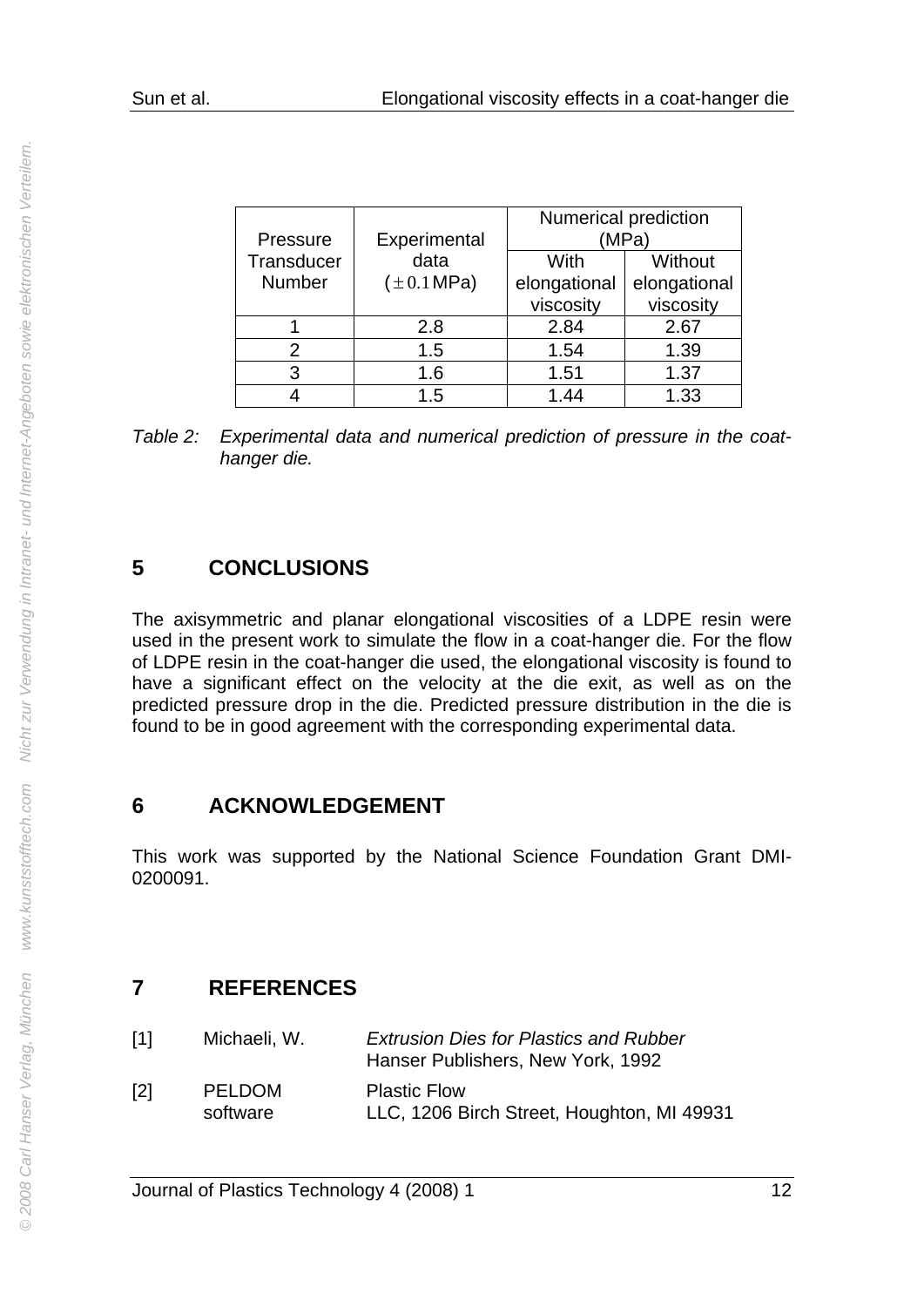| $[3]$  | $Sun, Y$ .;<br>Gupta, M.                                                 | Int. Polym. Proc. Journal, 18, 356 - 361, 2003                        |
|--------|--------------------------------------------------------------------------|-----------------------------------------------------------------------|
| [4]    | Sun, Y.;<br>Gupta, M.                                                    | SPE ANTEC Tech. Papers, 50, 3307 - 3311, 2004                         |
| [5]    | Gupta, M.;<br>Jaluria, Y.;<br>Sernas, V.;<br>Esseghir, M.;<br>Kwon, T.H. | Poly. Eng. Sci., 33, 393, 1993                                        |
| [6]    | Shankar, R.;<br>Ramanathan, R.                                           | SPE ANTEC Tech. Papers, 41, 65, 1995                                  |
| $[7]$  | Gifford, W.A.                                                            | SPE ANTEC Tech. Papers, 44, 290, 1998                                 |
| [8]    | Gifford, W.A.                                                            | Poly. Eng. Sci., 41, 1886, 2001                                       |
| [9]    | Bird, $R.B.;$<br>Armstrong, R.C.;<br>Hassager, O.                        | Dynamics of Polymeric Liquids, Vol. 1 and 2,<br>Wiley, New York, 1987 |
| $[10]$ | Sarkar, D.;<br>Gupta, M.                                                 | J. Reinf. Plast. Comp., 20, 1473, 2001                                |
| [11]   | Beaupre, P.;<br>Gupta, M.                                                | Int. Polym. Proc. Journal, 17, 370, 2002                              |
| $[12]$ | Dooley, J.                                                               | SPE ANTEC Tech. Papers, 36, 168, 1990                                 |

#### **Key words:**

Coat-hanger die, Elongational viscosity, Low-density polyethylene (LDPE), Finite element method

#### **Stichworte:**

Kleiderbügelwerkzeug, Dehnviskosität, Low-Density-Polyethylen (LDPE), Finite-Elemente-Methode

Journal of Plastics Technology 4 (2008) 1 13